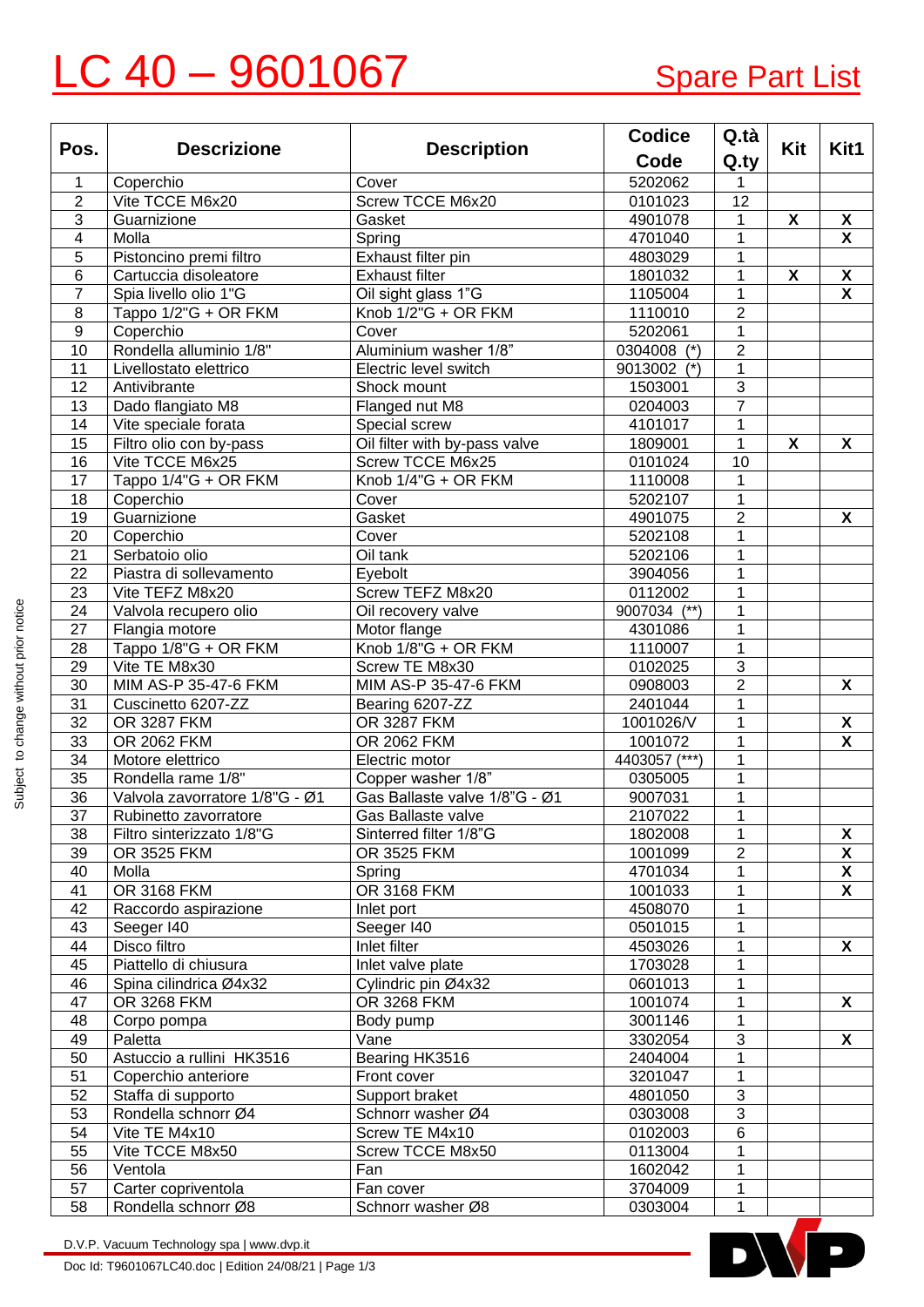## C 40 – 9601067 Spare Part List

| Pos. | <b>Descrizione</b>         | <b>Description</b>  | <b>Codice</b> | Q.tà | Kit | Kit1 |
|------|----------------------------|---------------------|---------------|------|-----|------|
|      |                            |                     | Code          | Q.ty |     |      |
| 59   | Anello interno IR 30-35-32 | Bearing IR 30-35-32 | 4810010       |      |     |      |
| 61   | Supporto ventola           | Fan guard rest      | 4801051       |      |     |      |
| 62   | Rotore                     | Rotor               | 3102028       |      |     |      |
| 63   | Raccordo lubrificazione    | Oil fitting         | 2106101       | 2    |     |      |
| 64   | Tubo lubrificazione        | Oil pipe            | 5003060       |      |     |      |
| 65   | Prigioniero                | Tie-rod             | 0402002       | 4    |     |      |
| 66   | Guarnizione                | Gasket              | 4901077       |      |     | X    |
| 67   | Otturatore lamellare       | Obturator           | 4604053       |      |     | χ    |
| 68   | Contrasto otturatore       | Valve rest          | 4604051       |      |     |      |
| 69   | Vite TCCE M5x6             | Screw TCCE M5x6     | 0101066       | 2    |     |      |
| 70   | Guarnizione                | Gasket              | 4901078       |      |     | x    |

(\*) A richiesta On demand

- (\*\*) Per versioni PFPE utilizzare valvola For PFPE versions use oil recovery recupero olio cod. 9007035. valve DVP cod. 9007035.
- $(***)$  In base alla tensione funzionamento del elettrico il codice potrebbe subire delle variazioni di Depending on the operating motore voltage of the electric motor, the tecnico technical code may change